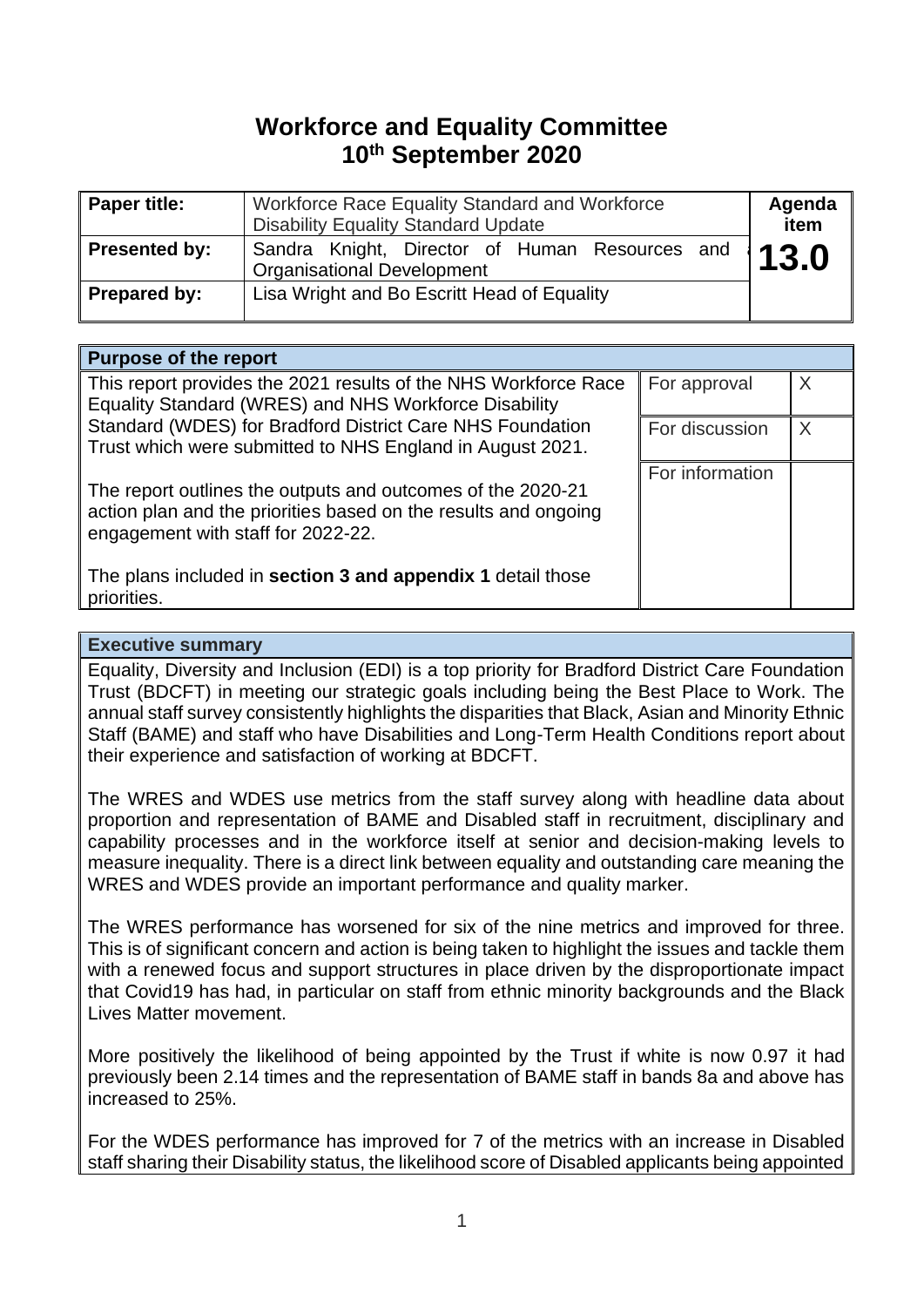after shortlisting increasing, more disabled staff saying that they feel their work is valued, more Disabled staff reporting that their Reasonable adjustments are adequate, less Disabled staff experiencing bullying, harassment or abuse from the public, their colleagues and managers and experiencing pressure from their manager to attend work when they are unwell. The likelihood of Disabled staff entering a formal capability process stayed the same at 0.00. Three metrics worsened. They are the percentage of Disabled staff who believe there are equal opportunities for career progression, the percentage of Disabled staff in bands 8a and above and the representation of Disabled staff on the Trust Board when compared with the rest of the organisation.

| Do the recommendations in this<br>paper have any impact upon the<br>requirements of the protected<br>groups identified by the Equality<br>Act? | <b>State below</b><br><b>Yes</b> | This work focusses on the three general duties of the<br>Equality Act 2010: Enhancing equal opportunities,<br>Fostering good community relations between groups<br>and; Eliminate discrimination, harassment and<br>victimisation. With a specific emphasis on the Race and<br>Disability protected characteristics. The WRES and |
|------------------------------------------------------------------------------------------------------------------------------------------------|----------------------------------|-----------------------------------------------------------------------------------------------------------------------------------------------------------------------------------------------------------------------------------------------------------------------------------------------------------------------------------|
|                                                                                                                                                |                                  | WDES is an equality analysis. Data is collected and<br>analysed for inequalities and actions are developed in<br>response. The process is established within BDCFT to<br>involve staff and stakeholders in the discussion and<br>action planning.                                                                                 |

### **Recommendation**

The Board of Directors is asked to:

- Note the 2021 WRES and WDES results and approve the infographics and reports for publication.
- Consider and approve the priorities identified in section **3 and appendix 1.**

| <b>Strategic vision</b><br>Please mark those that apply with an X        |                                              |                                                                      |                                                                |                                   |
|--------------------------------------------------------------------------|----------------------------------------------|----------------------------------------------------------------------|----------------------------------------------------------------|-----------------------------------|
| <b>Providing</b><br>excellent quality<br>services and<br>seamless access | <b>Creating the</b><br>best place to<br>work | <b>Supporting</b><br>people to live<br>to their fullest<br>potential | <b>Financial</b><br>sustainability<br>growth and<br>innovation | <b>Governance</b><br>and well-led |
| $\mathsf{I} \times$                                                      | Χ                                            |                                                                      | Χ                                                              |                                   |

| <b>Care Quality Commission domains</b> |                  |                   |               |                 |
|----------------------------------------|------------------|-------------------|---------------|-----------------|
| Please mark those that apply with an X |                  |                   |               |                 |
| <b>Safe</b>                            | <b>Effective</b> | <b>Responsive</b> | <b>Caring</b> | <b>Well Led</b> |
|                                        |                  |                   |               |                 |
|                                        |                  |                   |               |                 |

| <b>Relationship to the Board</b> | The work contained with this report links to the following |  |
|----------------------------------|------------------------------------------------------------|--|
| <b>Assurance Framework</b>       | strategic risk(s) as identified in the BAF:                |  |
| $ $ (BAF)                        | Risk 2: If the trust does not ensure staff are             |  |
|                                  | appropriately skilled, supported and valued this will      |  |
|                                  | impact on our ability to recruit / retain staff and on     |  |
|                                  | the quality of care. If staff do not have the ability to   |  |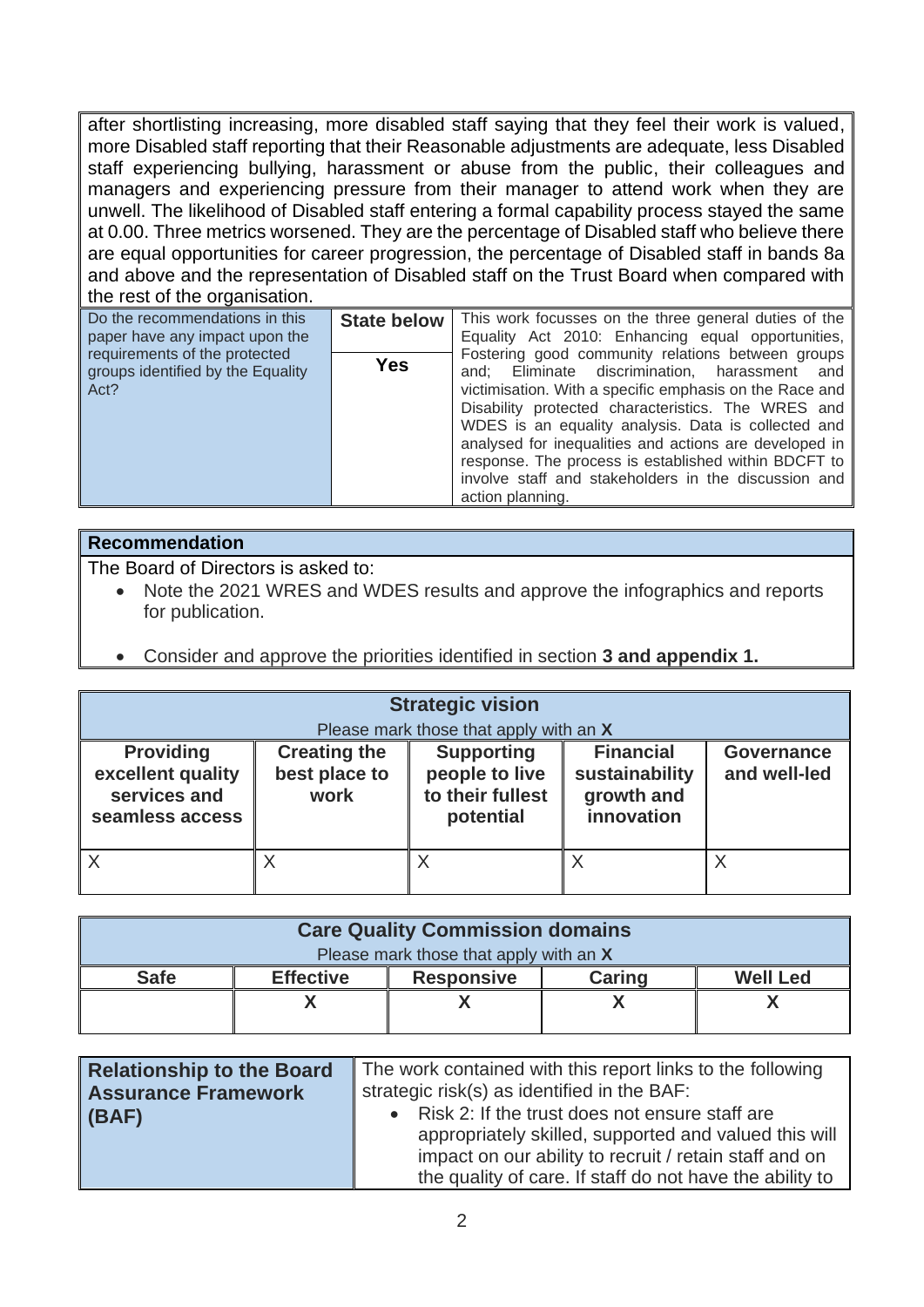|                                                             | carry out their work in an appropriate setting, this<br>will impact on the quality of care and staff morale<br>and wellbeing.<br>Risk 4: If we do not have leaders at all levels in the<br>organisation, staff and patient experience will be<br>negatively impacted. If we do not value and<br>support inclusivity, we lose the opportunity to<br>benefit from the full range of views, opinions and<br>experiences when supporting staff and delivering<br>care. |
|-------------------------------------------------------------|--------------------------------------------------------------------------------------------------------------------------------------------------------------------------------------------------------------------------------------------------------------------------------------------------------------------------------------------------------------------------------------------------------------------------------------------------------------------|
| <b>Links to the Corporate Risk</b><br><b>Register (CRR)</b> |                                                                                                                                                                                                                                                                                                                                                                                                                                                                    |
| <b>Compliance and regulatory</b><br>implications            | The following compliance and regulatory implications<br>have been identified as a result of the work outlined in this<br>report:<br>Compliance with the Equality Act 2010 and 2017<br>Regulations.<br>WRES and WDES standards.<br>NHS Equality Delivery System Implementation.                                                                                                                                                                                     |
|                                                             |                                                                                                                                                                                                                                                                                                                                                                                                                                                                    |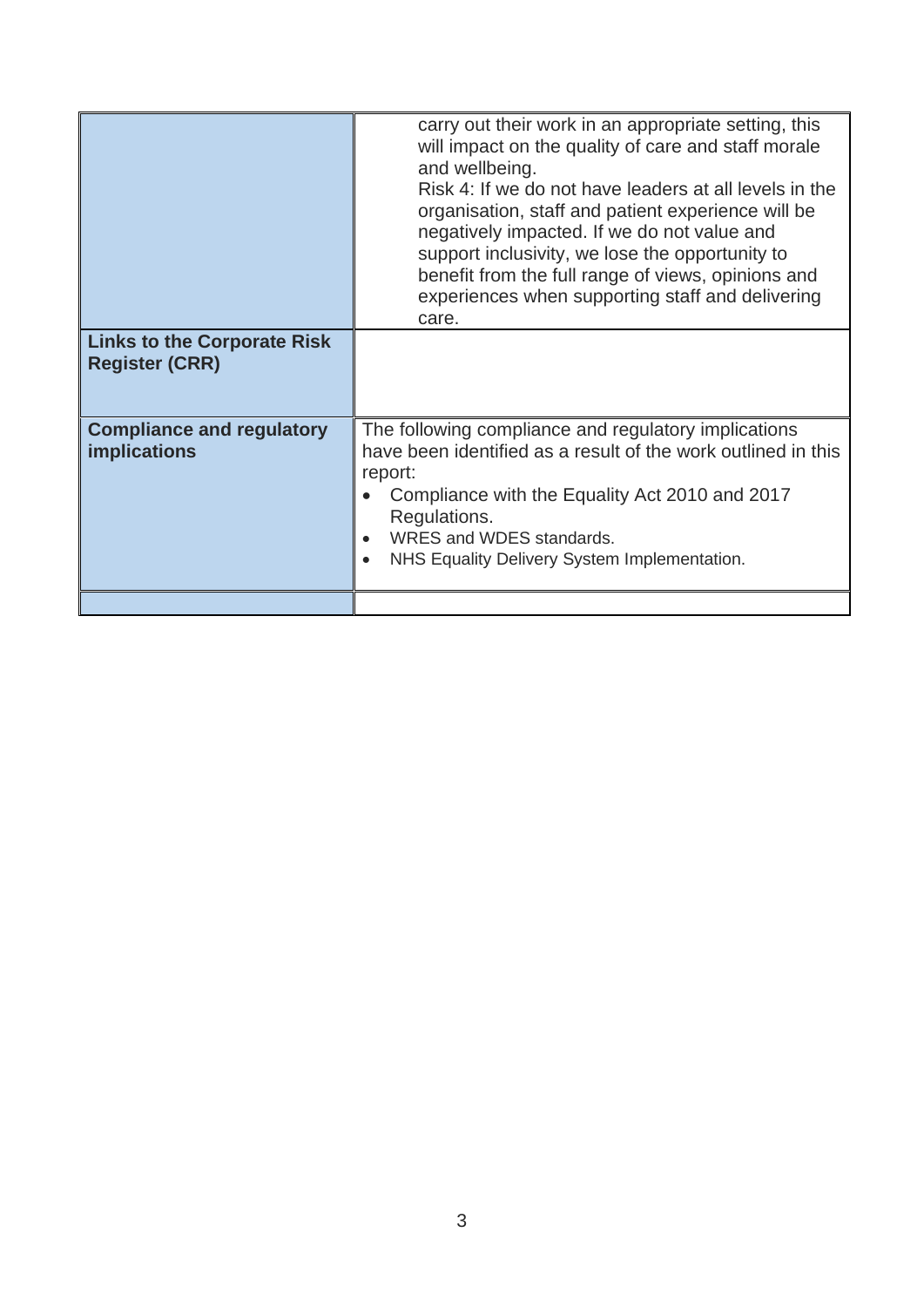## **Meeting of the Workforce and Equality Committee**

## **10th September 2021 Workforce Race Equality Standard and Workforce Disability Equality Standard Update**

### **1 Purpose**

The Workforce Race Equality Standard (WRES) and Workforce Disability Equality Standard (WDES) are part of the NHS Standard Contract and support NHS organisations to be compliant with the Equality Act 2010 and the 2017 Regulations. The WRES was launched by NHS England in July 2015. Bradford District Care Foundation Trust (BDCFT) has been publishing data against the WRES metrics annually for five years and has collected and submitted data in August every year since 2014. The Workforce Disability Standard launched in 2019 and the third submission of data against those metrics was made in August 2021.

The implementation of both standards is an Equality Objective for the Trust. The Equality Objectives run from 2020-2024 and are a legal requirement to have under the Public Sector Equality Duty.

The Equality, Diversity and Inclusion (EDI) Workforce Strategy<sup>1</sup> was approved at Trust Board in January 2018 and ran until January 2021. The strategy includes the current position for each of those equality areas and what commitments are made for the next three years to improve the Trust's performance. An EDI Strategic Staff Partnership is in place to scrutinise and support implementation. The EDI Workforce Strategy has been reviewed with a Belonging and Inclusion Plan replacing it in the Autumn 2021.

The data collected for both standards was submitted via the Strategic Data Collection Service (SCDS) NHS Digital database and the DCF online platform in August 2021. This report outlines the headlines from that submission, the comparison, and trends over the previous years and the actions that will be and already are being embedded into the Belonging and Inclusion Plan. The intention is that this report is published as evidence. Publication is a key element of compliance with the Public Sector Duty of the Equality Act 2010

### **2 Proposed Outcome**

Over the past 18 months inequality and the importance of EDI has been further highlighted by the disparity of impact that Covid-19 has had on protected groups; particularly BAME and Disabled communities including BAME NHS staff and staff who have underlying health conditions. The Trust has been working to tackle inequalities for over 10 years but the appetite for in depth conversation and understanding of the need for change has deepened. The opportunity to embed the aim to be the Best Place to Work for all staff as a shared objective which is everyone's business has never been greater.

<sup>1</sup> [https://www.bdct.nhs.uk/wp-content/uploads/2018/04/Equality-and-Diversity-Workforce-Strategy-2018-](https://www.bdct.nhs.uk/wp-content/uploads/2018/04/Equality-and-Diversity-Workforce-Strategy-2018-2020-Approved.pdf) [2020-Approved.pdf](https://www.bdct.nhs.uk/wp-content/uploads/2018/04/Equality-and-Diversity-Workforce-Strategy-2018-2020-Approved.pdf)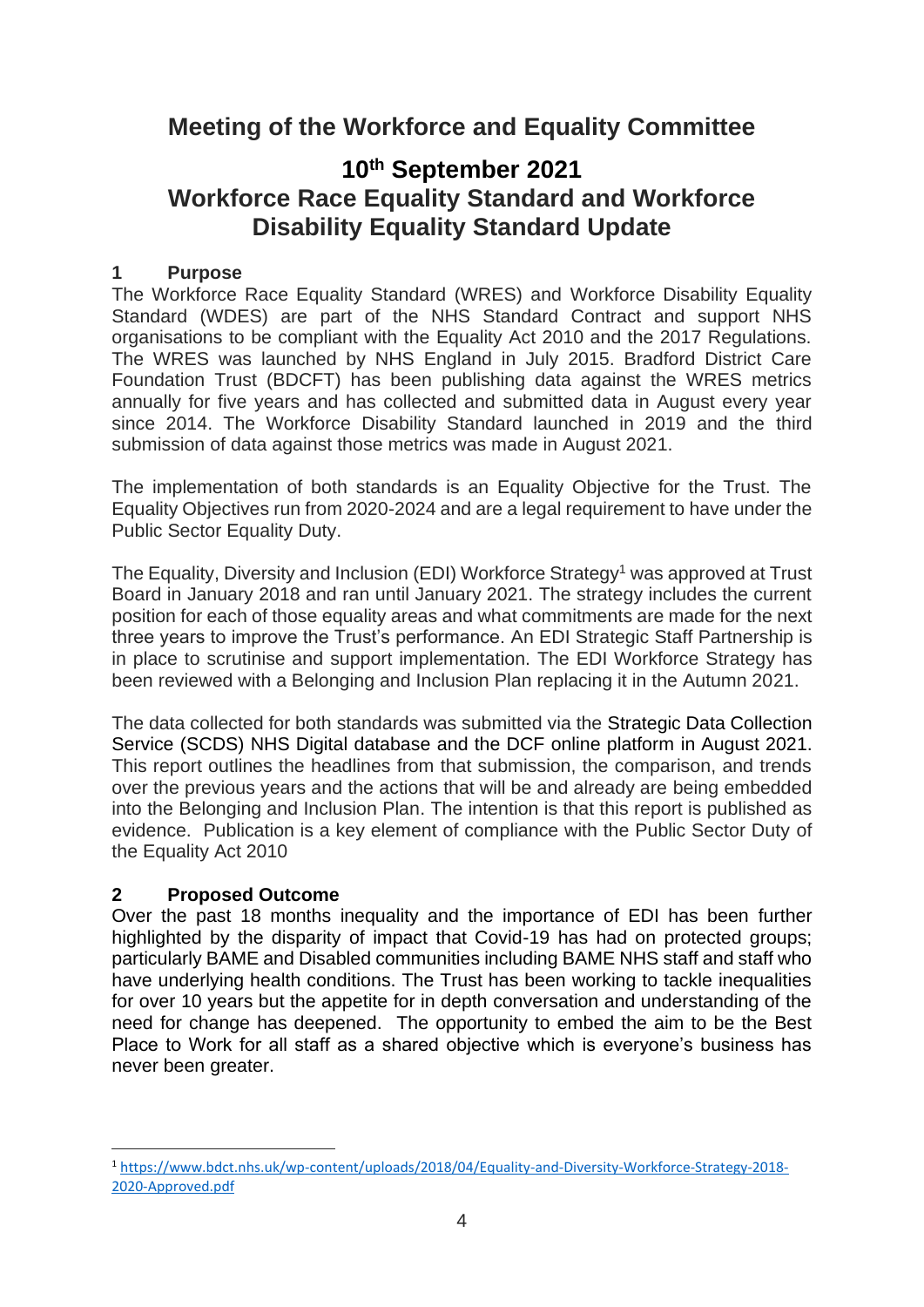### **2.1 NHS Workforce Disability Standard<sup>2</sup>**

This standard introduced in 2019 aims to decrease the inequality that Disabled staff face within the NHS workforce. The standard is based on the social model of disability. This is a useful film explaining that model. <https://youtu.be/0e24rfTZ2CQ>

The Equality Act 2010 defines disability as follows; 'if you have a physical or mental impairment that has a 'substantial' and 'long-term' negative effect on your ability to do normal daily activities<sup>3</sup>. 'substantial' is more than minor or trivial, for example, it takes much longer than it usually would to complete a daily task like getting dressed. 'Longterm' means 12 months or more, for example, a breathing condition that develops because of a lung infection. We aim to be The Best Place to Work by narrowing the gap between how Disabled and Non-Disabled staff report their experiences and satisfaction levels in the metrics of WDES and by increasing representation of Disabled staff across the organisation.

#### **2.1.1 WDES Results Summary**

A detailed report of all the results is included in appendix *2.* A report with the results over time against the benchmark is included in **appendix 3**.

The infographic below provides a summary of the headline data. Where the data is green there has been an increase from the 2020 WDES results. Where it is amber the data has stayed the same.

## **NHS Workforce Disability Equality Standard Results 2020**



84% of Disabled staff felt that the Trust made adequate **Reasonable Adjustments** 



**Representation** 

45% of Disabled Staff felt that their work was **valued.** 9% more Disabled staff experienced an incident of bullying, harassment or abuse from the public than non-Disabled staff



6% of the workforce. Have shared that they have a disability or long term health condition in ESR

Disabled staff are 0.00 times more likely to enter into formal capability processes and Non-Disabled staff are 0.9 more likely to be appointed after shortlisting than Disabled Staff.

 $<sup>2</sup>$  https:</sup>

 $3$  https://www.better-lives, together

W: www.bdct.nhs.uk V: @BDCFT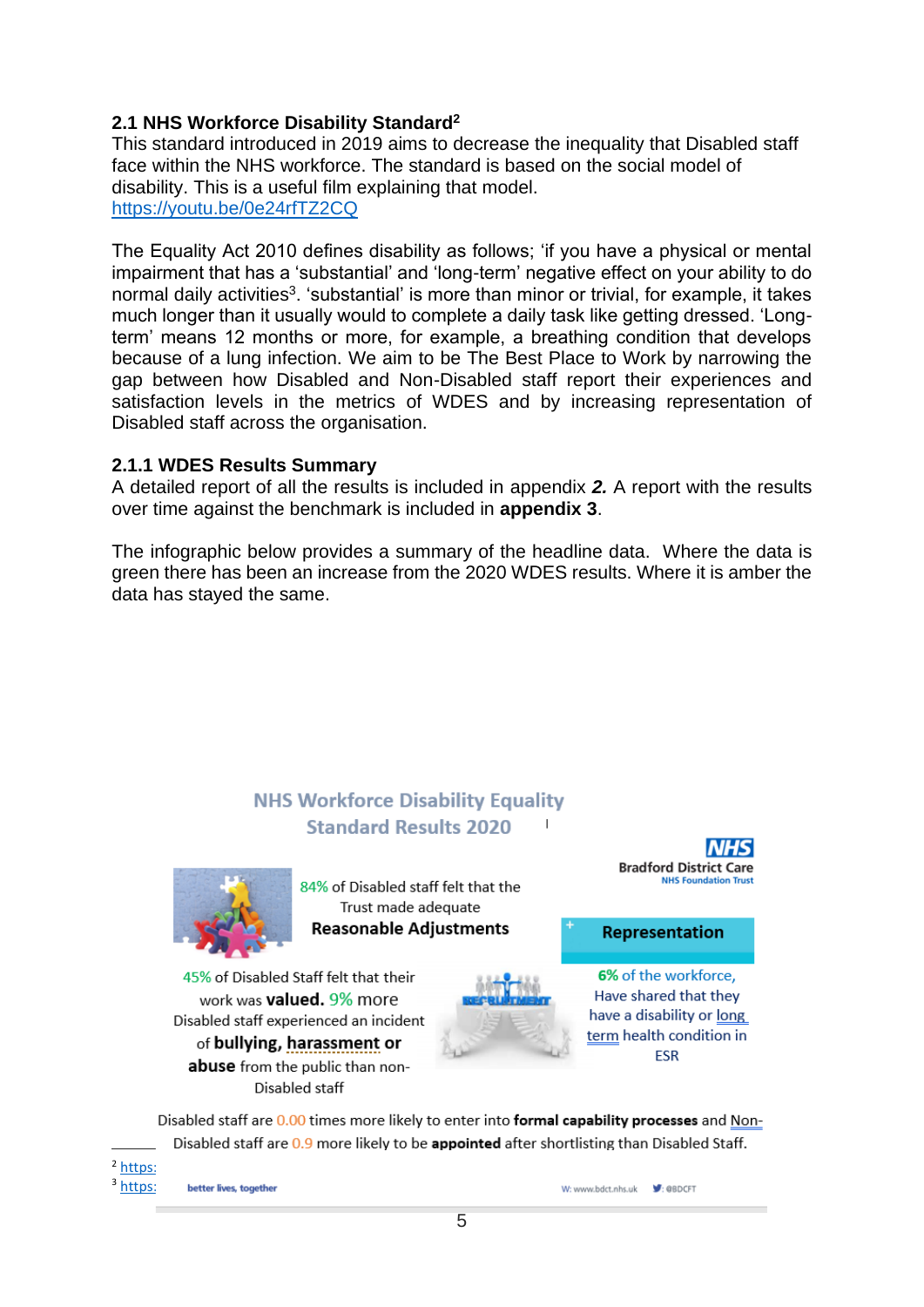The WDES results demonstrate small improvements in 7 metric areas including Reasonable Adjustments, experiences of bullying and harassment and staff sharing that they have a disability which is encouraging.

There has however been a widening of the gap in:

- Disabled staff reporting incidents of bullying, harassment or abuse (1.3% increase),
- Disabled staff reporting they believe that there are equal opportunities for career progression or promotion (5.4% increase).
- Disabled staff engagement (0.5 reduction in score).

### **2.1.2 Key Outputs and Outcomes: -**

- WDES data submitted, and plan developed in response to the information; sessions held to share the data and develop and gain feedback.
- Beacon Staff Network launched in June 2020, the group now has 60 members, meeting bi-monthly with agreed objectives and Terms of Reference. The network has led an Executive Broadcast and are shaping the Disability Policy.
- Steady 1% year on year increase in staff sharing their Disability information in ESR.
- Implementation of the Supporting Attendance Policy with *enhanced* sections on Disability and Reasonable Adjustments.
- Development of a draft Disability Policy (December 2021) which aims to:
	- o support Disabled staff to feel confident to share information about their health and wellbeing.
	- o ensure that reasonable adjustments are made to enable Disabled staff.
	- o record Disability Absence and Disability Related Sickness in a way that safeguards against indirect discrimination of Disabled staff.
	- o support the implementation of the NHS Workforce Disability Equality Standard.
- All staff have had, and new starters will have a Combined Risk Assessment aimed at supporting staff health and wellbeing.
- The Wellbeing@Work offer has been developed to include information for staff from diverse groups and to offer specific support to staff with Disabilities and Long-Term Health Condition.
- The development and launch of the EDI Calendar which celebrates and marks specific Disability dates within the year to promote awareness and deepen understanding.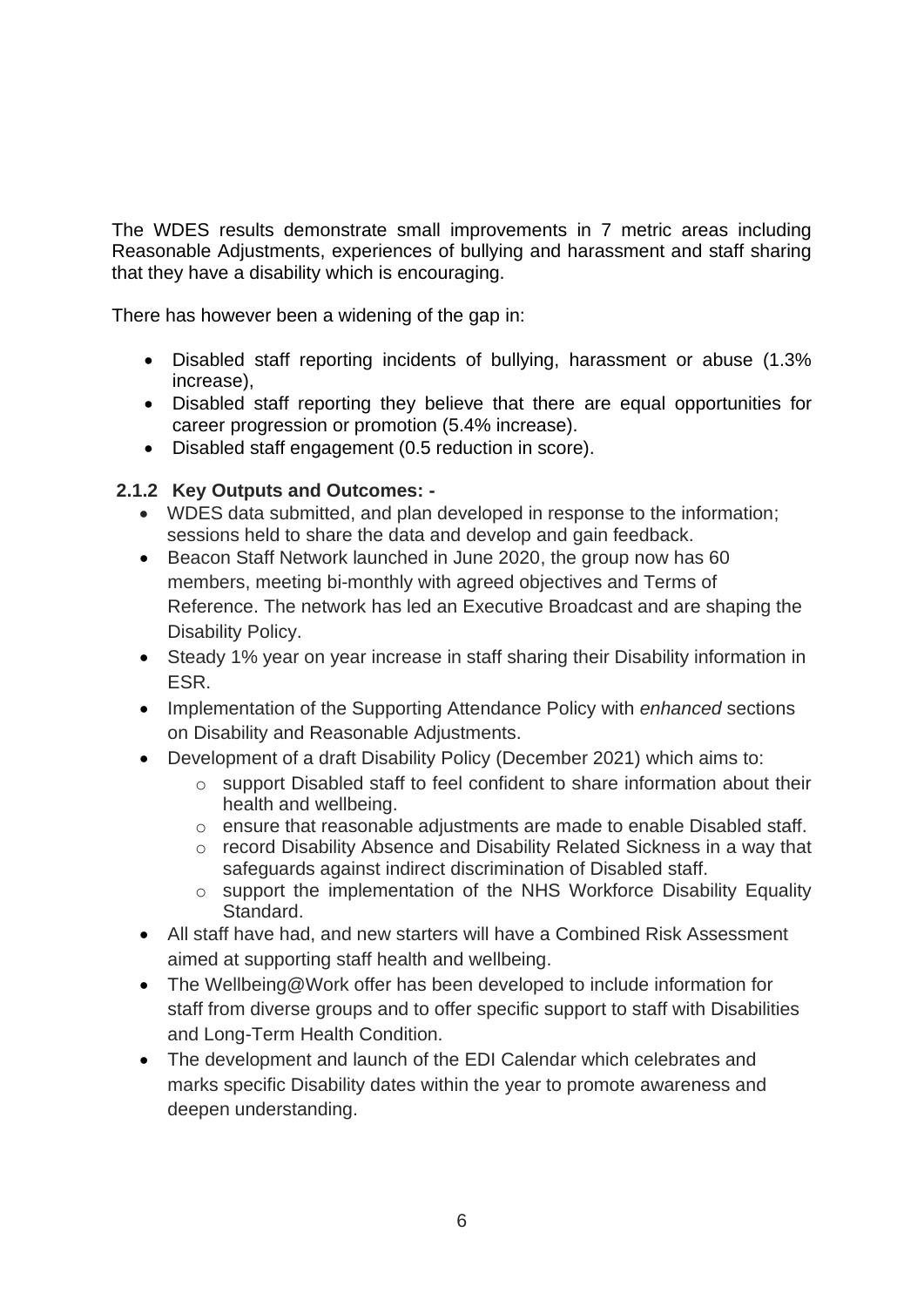### **2.2 Workforce Race Equality Standard<sup>4</sup>**

The standard is designed to highlight inequality of experience and underrepresentation of BAME staff within NHS organisations. As the standard has been in place since 2015 there is national benchmarking data available for some metrics to compare our results with organisations of a similar size and service. The aim is to narrow the gap between BAME and White staffs' responses in the staff survey and experiences of working in the Trust and to increase representation of BAME staff at all levels.

### **2.2.2 WRES Results Summary**

A full report of the results is included in **appendix 4.** An analysis of the Trust's results over time alongside the WRES benchmarks are included in appendix 5. *The infograph below highlights the* headline data.



### 2.2.3 A range of activity has already been undertaken as part of the agreed **WRES action plan, including: -**

- e Unconscious Bias Training, Discussions and reflective spaces to discuss race and racism across the Trust and within teams.
- Covid-19 Risk Assessments implemented all BAME staff have talked about u their health and wellbeing and risk mitigation with their manager. These have been well received and feedback outlines that the majority of staff found the process useful. The assessment is now embedded into HR processes and all new starters receive a risk assessment.

<sup>&</sup>lt;sup>4</sup> <https://www.england.nhs.uk/about/equality/equality-hub/equality-standard/>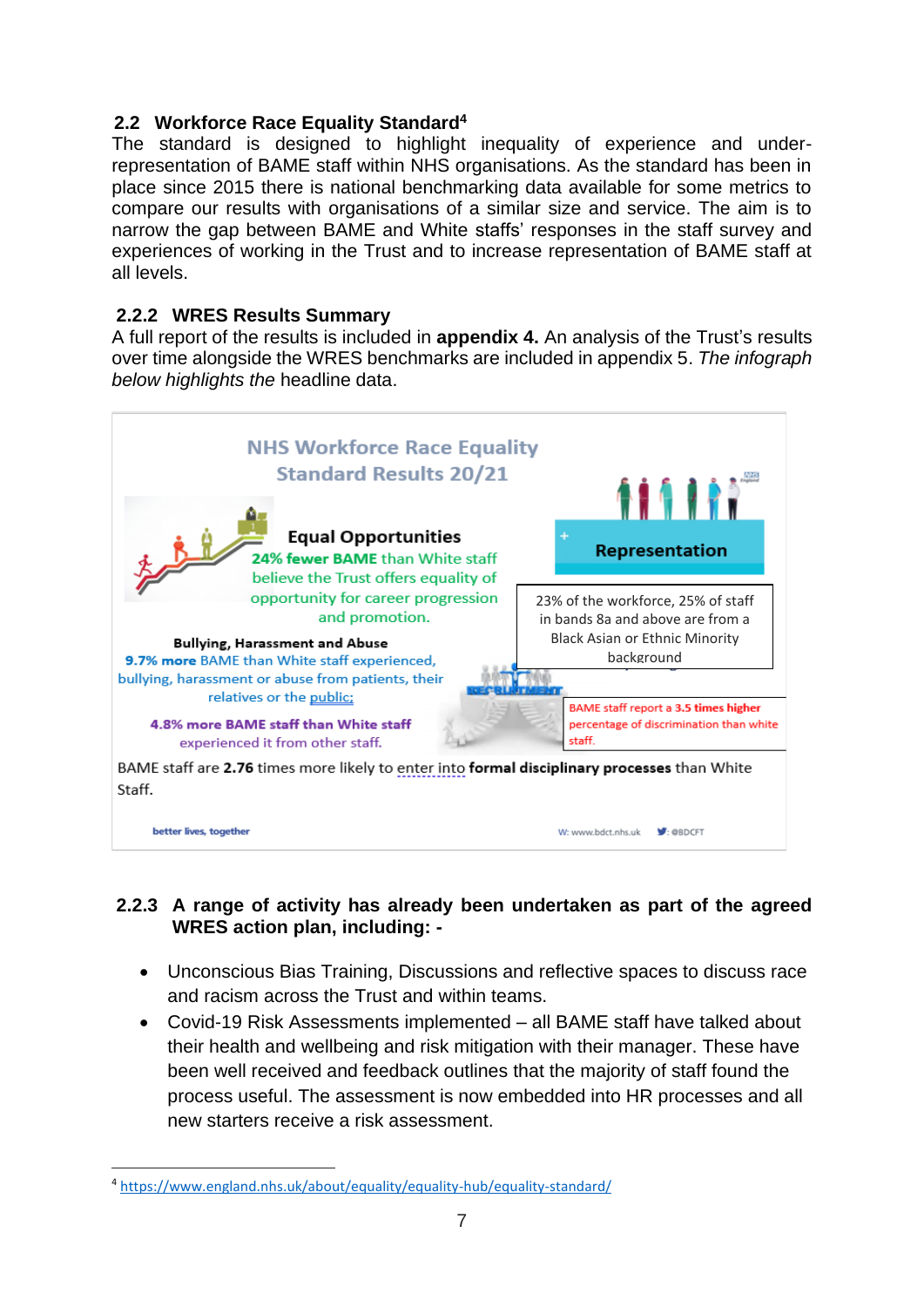- Development of Anti-Racism Tools. Support of the Root out Racism programme. Programme of live Black Lives Matter discussions.
- Development of Wellbeing@Work pages supporting staff from diverse groups.
- Review of the Disciplinary Policy (December 2021).
- Review of the Managing Racial and Other Types of Abuse from Service Users, Carers and the Public Policy.
- BAME representation in recruitment and selection processes.
- Black Lives Matters organisational commitment to race equality and call to action for teams to discuss race and the lived experience of staff.

The Aspiring Cultures Staff Network continues to be an integral lead in the WRES work.

### **3 Work programme in response to WRES and WDES**

A review of activity has been undertaken and the following priority areas have been defined as key to tackling the inequalities identified by the WRES and WDES.

In **Appendix 1** these priority areas are broken down in a detailed action plan with the deliverables and timescales.

- Development and implementation of a Belonging and Inclusion Plan that brings together EDI Workforce and Operational Objectives into one document.
- Ensure the Trust has thriving staff networks.
- Deliver of the new calendar of Diversity events throughout the year.
- Developing an inclusive culture programme across the Trust; development of EDI sharepoint pages, e-learning and interactive sessions.
- Ensuring Compliance with the WRES requirements, supporting compliance with the Equality Act 2010 and NHS Equality Delivery System; deliver on priority areas:
	- o Review Disciplinary data and cases, disciplinary policy and processes propose a plan for change in line with just culture.
	- o Review Recruitment and Selection data and processes.
	- o Develop *and implement* an Anti-Racism tool kit.
	- o *Implement in partnership with the MH collaborative the* Moving Forward Plus programme.
- Prepare for Implementation of the Medical Workforce Race Equality Standard; dates to be released.
- Ensuring Compliance with the WDES requirements, supporting compliance with the Equality Act 2010 and NHS Equality Delivery System.
	- o Launch of the Disability Policy and resources.
	- o Launch of the Reasonable Adjustments Guidance and equipment ordering Standard Operating Procedure.
	- o Increase the number of staff sharing information about their Disability in ESR and reduce the 'not known' figure.
- Implementation of the Equality and Human Rights Impact Assessment Matrix.